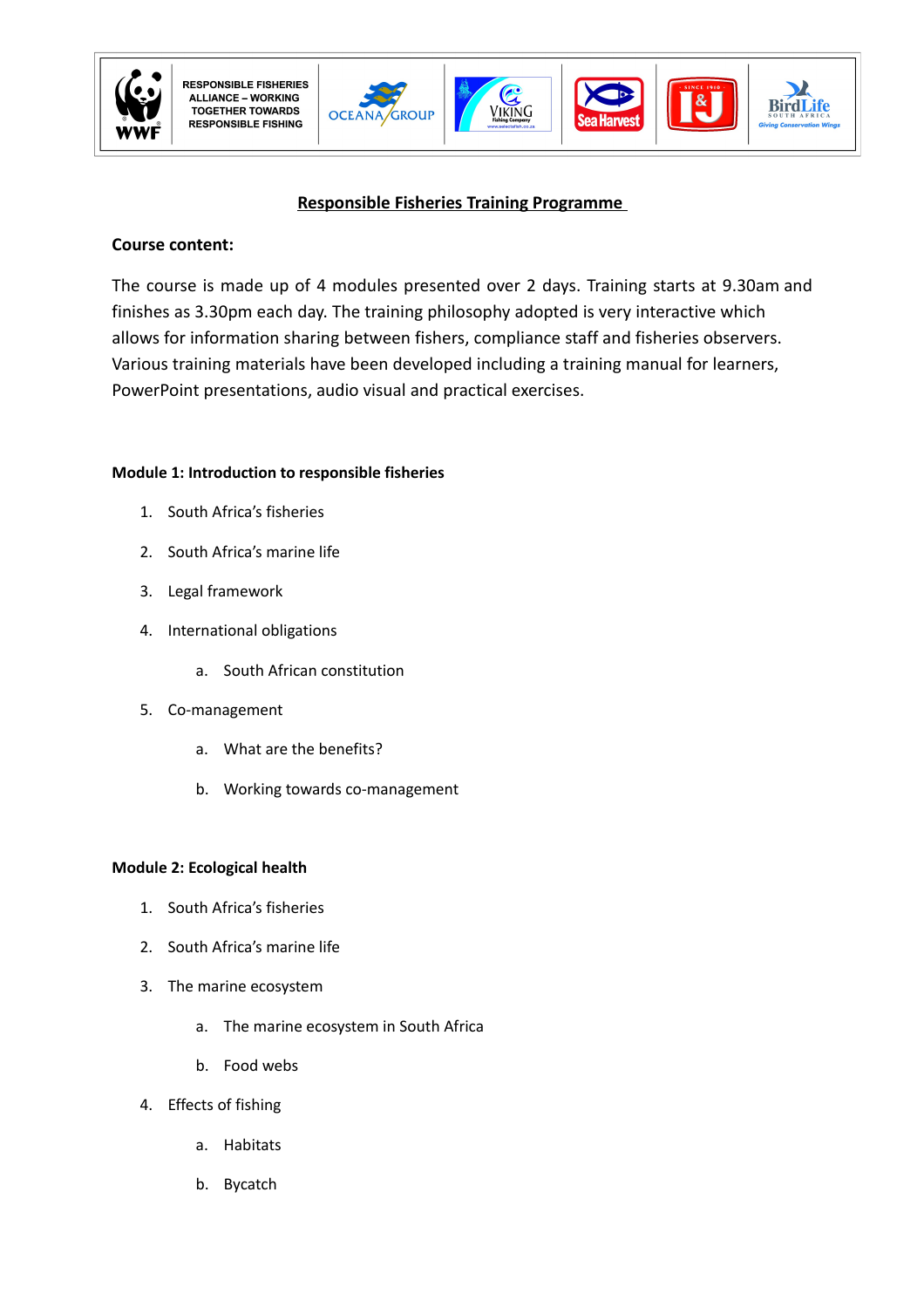- c. Pollution
- d. Ghost fishing
- e. Dumping
- 5. More information

#### **Module 3: Fisheries management**

- 1. Fishery regulations
- 2. Management options
- 3. Limiting the amount of fish caught
- 4. Closed fishing areas and seasons
- 5. Gear restrictions
- 6. Precautionary principle
- 7. Management of the different fisheries
- 8. Monitoring
	- a. Government research surveys
	- b. Observers
- 9. Logbooks and landing procedures
- 10. More information
	- a. Permit conditions

### **Module 4: The market and enforcement**

- 1. The influence of the market
	- a. Market driven benefits of responsible fishing
	- b. Marine Stewardship Council (MSC)
- 2. Southern African Sustainable Seafood Initiative (SASSI)
- 3. Law enforcement